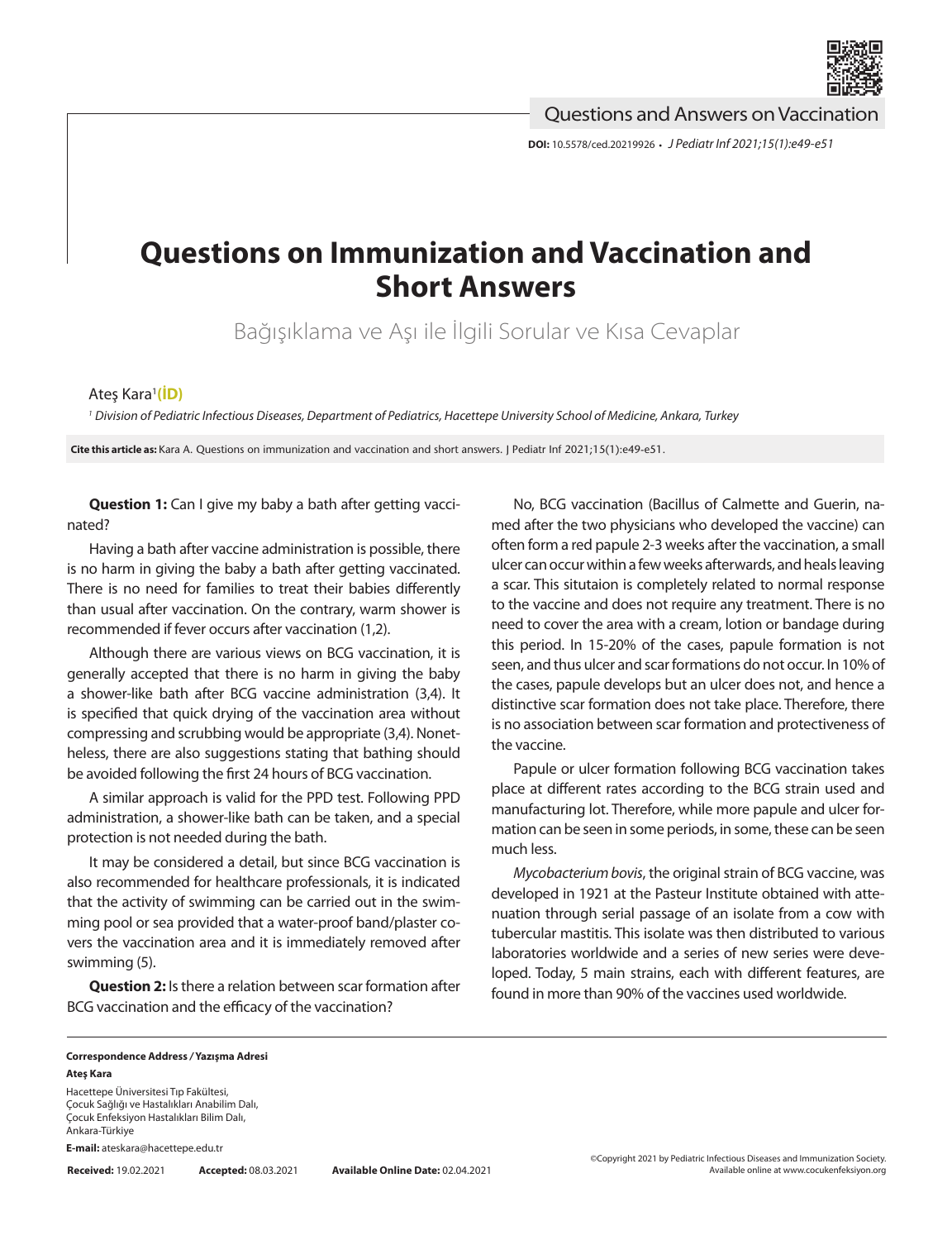The following are among the accepted terminology by the World Health Organization for BCG vaccien strains: Pasteur 1173 P2, Danish 1331, Glaxo 1077 (reproduced from the Danish strain), Tokio 172-1, Russian BCG-I and Moreau RDJ strains (NIBSC ve WHO, 2004).

Each strain has a different allergen and adverse effect profile – it is known that Pasteur 1173 P2 and Danish 1331 strains cause more reactions and adverse effects than Glaxo 1077, Tokio 172-1 or Moreau RDJ strains. In BCG vaccines, live particle concentration in the vaccines changes between 50.000 and 3 million per dosage as regards the strains. There is no standardized BCG vaccine manufacture among BCG vaccine manufacturers. Therefore, it is important to be aware of the fact that different BCG vaccines have different adverse effect profiles and to evaluate these adverse effects including scar formation after BCG vaccination through vaccination safety data (6).

**Question 3:** How can we summarize the licensed age of application of meningococcus vaccines used in clinical practice in our country?



\*At least 2 months should be left between both doses

\*\*At least 1 month should be left between both doses

\*\*\*At least 3 months should be left between both doses

\*\*\*\*For the babies coming after 4<sup>th</sup> month, the same schedule is applied by shifting 2 months.

\*\*\*\* For rotavirus vaccines, its first dose should not be left until the 14<sup>th</sup> week. Also its last dose should not be left until the 32<sup>nd</sup> week.